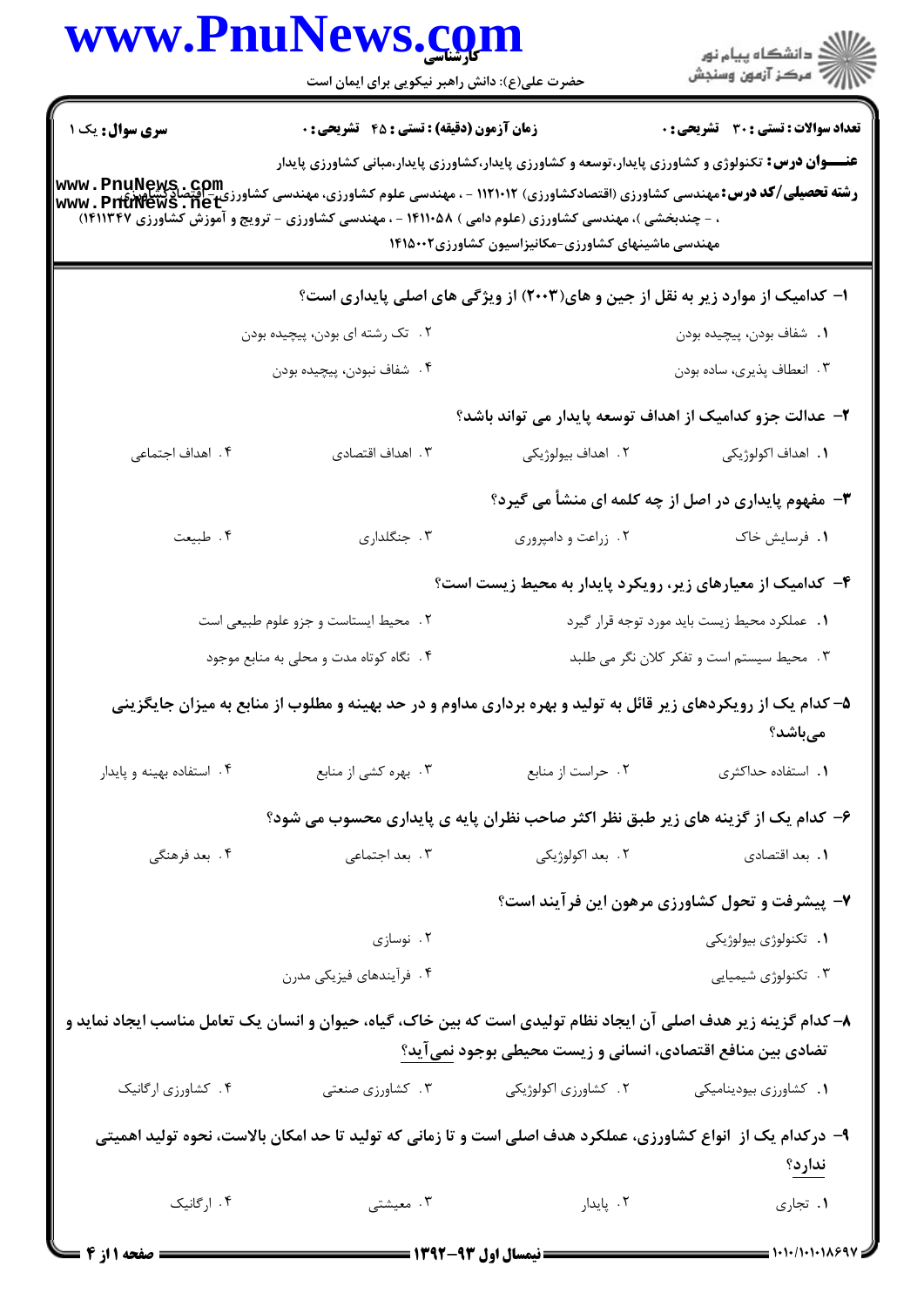|                                                                                         | www.PnuNews.com<br>حضرت علی(ع): دانش راهبر نیکویی برای ایمان است                                                                                                                                                                                                                                                       |                                                                                                                                                                 | ڪ دانشڪاه پيا <sub>م</sub> نور<br>ر <i>7</i> مرڪز آزمون وسنڊش |  |  |
|-----------------------------------------------------------------------------------------|------------------------------------------------------------------------------------------------------------------------------------------------------------------------------------------------------------------------------------------------------------------------------------------------------------------------|-----------------------------------------------------------------------------------------------------------------------------------------------------------------|---------------------------------------------------------------|--|--|
| <b>سری سوال : ۱ یک</b>                                                                  | <b>زمان آزمون (دقیقه) : تستی : 45 تشریحی : 0</b><br><b>رشته تحصیلی/کد درس:</b> مهندسی کشاورزی (اقتصادکشاورزی) ۱۱۲۱۰۱۲ - ، مهندسی علوم کشاورزی، مهندسی کشاورزی - اقتصادگشاورزی<br><b>www . PriuNews . net</b><br>(چندبخشی )، مهندسی کشاورزی (علوم دامی ) ۱۴۱۱۰۵۸ - ، مهندسی کشاورزی - ترویج و آموزش کشاورزی ۱۴۱۱۳۴۷ - ، | <b>عنـــوان درس:</b> تکنولوژی و کشاورزی پایدار،توسعه و کشاورزی پایدار،کشاورزی پایدار،مبانی کشاورزی پایدار<br>مهندسی ماشینهای کشاورزی-مکانیزاسیون کشاورزی۱۴۱۵۰۰۲ | تعداد سوالات : تستي : 30 ٪ تشريحي : 0                         |  |  |
| <b>۰۱- کدام یک از موارد زیر از ویژگیهای کشاورزی متعارف می باشد؟</b>                     |                                                                                                                                                                                                                                                                                                                        |                                                                                                                                                                 |                                                               |  |  |
|                                                                                         | ۲. کشت گسترده و عملکرد پایین، تک محصولی                                                                                                                                                                                                                                                                                | ٠١. كشت گسترده و عملكرد بالا، مينيمم خاكورزي                                                                                                                    |                                                               |  |  |
|                                                                                         | ۴. حداکثر خاکورزی، عملکرد پایین                                                                                                                                                                                                                                                                                        |                                                                                                                                                                 | ۰۳ استفاده بی رویه آب، تک محصولی                              |  |  |
|                                                                                         |                                                                                                                                                                                                                                                                                                                        |                                                                                                                                                                 | 11– هدف نهایی کشاورزی پایدار چیست؟                            |  |  |
|                                                                                         | ٢. عملكرد بالا و حفاظت از تنوع گونه اى                                                                                                                                                                                                                                                                                 |                                                                                                                                                                 | ٠١. توسعه نظام توليدي مولد                                    |  |  |
|                                                                                         | ۰۴ حفظ تنوع زيستي                                                                                                                                                                                                                                                                                                      |                                                                                                                                                                 | ۰۳ حفظ زیر ساختها                                             |  |  |
| ۱۲- کدام یک از تکنیک های زیر منجر به افزایش تنوع در اکوسیستم کشاورزی می شود؟            |                                                                                                                                                                                                                                                                                                                        |                                                                                                                                                                 |                                                               |  |  |
|                                                                                         | ۲. کشت مخلوط، استفاده از کود شیمیایی                                                                                                                                                                                                                                                                                   |                                                                                                                                                                 | ٠١. تک کشتی، استفاده از کود آلی                               |  |  |
|                                                                                         | ۰۴ آيش، كشت مخلوط                                                                                                                                                                                                                                                                                                      |                                                                                                                                                                 | ۰۳ آیش، تک کشتی                                               |  |  |
| ۱۳- کدامیک از اصول کشاورزی پایدار، هدف غایی آن توسعه خدمت به جامعه و سعادتمندی بشر است؟ |                                                                                                                                                                                                                                                                                                                        |                                                                                                                                                                 |                                                               |  |  |
|                                                                                         | ٢. اصل احتياط و جلوگيري از تخريب محيط زيست                                                                                                                                                                                                                                                                             | ٠١. اصل تنوع و وجود سيستم هاى طبيعى مختلف                                                                                                                       |                                                               |  |  |
|                                                                                         | ۰۴ اصل حفاظت و زمینی که سرمایه محدودی است                                                                                                                                                                                                                                                                              |                                                                                                                                                                 | ۰۳ اصل ارتقاء کیفیت زندگی افراد و جامعه                       |  |  |
|                                                                                         | ۱۴– کدامیک از اقدامات تقویت کننده پایداری سیستم های کشاورزی در سطح مزرعه، از ذینفعان آن مصرفکنندگان ،                                                                                                                                                                                                                  | تهیهکنندگان و توزیع کنندگان مواد غذایی میباشند؟                                                                                                                 |                                                               |  |  |
|                                                                                         | ۰۲ کاهش میزان سمپاشی در محیط زیست و مزرعه                                                                                                                                                                                                                                                                              |                                                                                                                                                                 | ٠١. بهبود كيفيت حيات وحش در مزرعه                             |  |  |
|                                                                                         | ۴. کاهش سطح سمیت آفت کش ها و ماندگاری سموم                                                                                                                                                                                                                                                                             | ۰۳ کاهش بقایای آفت کش ها در محصولات کشاورزی                                                                                                                     |                                                               |  |  |
|                                                                                         | ۱۵– کدام دانشمند سه بعد؛ کفایت غذایی، نظارتی، مباشرتی و اجتماعی را به عنوان ابعاد کشاورزی پایدار نام برده است؟                                                                                                                                                                                                         |                                                                                                                                                                 |                                                               |  |  |
| ۰۴ کهن                                                                                  | ۰۳ سینک                                                                                                                                                                                                                                                                                                                | ۲. نورمن                                                                                                                                                        | ۱. داگلاس                                                     |  |  |
|                                                                                         |                                                                                                                                                                                                                                                                                                                        | ۱۶- کدامیک از روشهای مدیریت علفهای هرز به عنوان روش کنترل زراعی شناخته میشود؟                                                                                   |                                                               |  |  |
|                                                                                         | ٢. آللوپاتى، علفكش                                                                                                                                                                                                                                                                                                     |                                                                                                                                                                 | ۱. آتش زدن، شخم                                               |  |  |
|                                                                                         | ۰۴ آللوپاتی، استفاده از حشرات زنده                                                                                                                                                                                                                                                                                     |                                                                                                                                                                 | ۰۳ تغيير زمان كاشت، رقابت                                     |  |  |
|                                                                                         |                                                                                                                                                                                                                                                                                                                        | 17- در مدیریت تلفیقی آفات IPM کدام اصل مورد توجه قرار می گیرد؟                                                                                                  |                                                               |  |  |
|                                                                                         | ۲ . استفاده توأم از روشها                                                                                                                                                                                                                                                                                              |                                                                                                                                                                 | ۰۱ اهمیت روشهای شیمیایی                                       |  |  |
|                                                                                         | ۴. افزایش کاربرد آفتکش ها                                                                                                                                                                                                                                                                                              |                                                                                                                                                                 | ۰۳ افزایش اثرات تخریبی در اکوسیستم                            |  |  |
|                                                                                         |                                                                                                                                                                                                                                                                                                                        |                                                                                                                                                                 | $-1.1.11.11.001$                                              |  |  |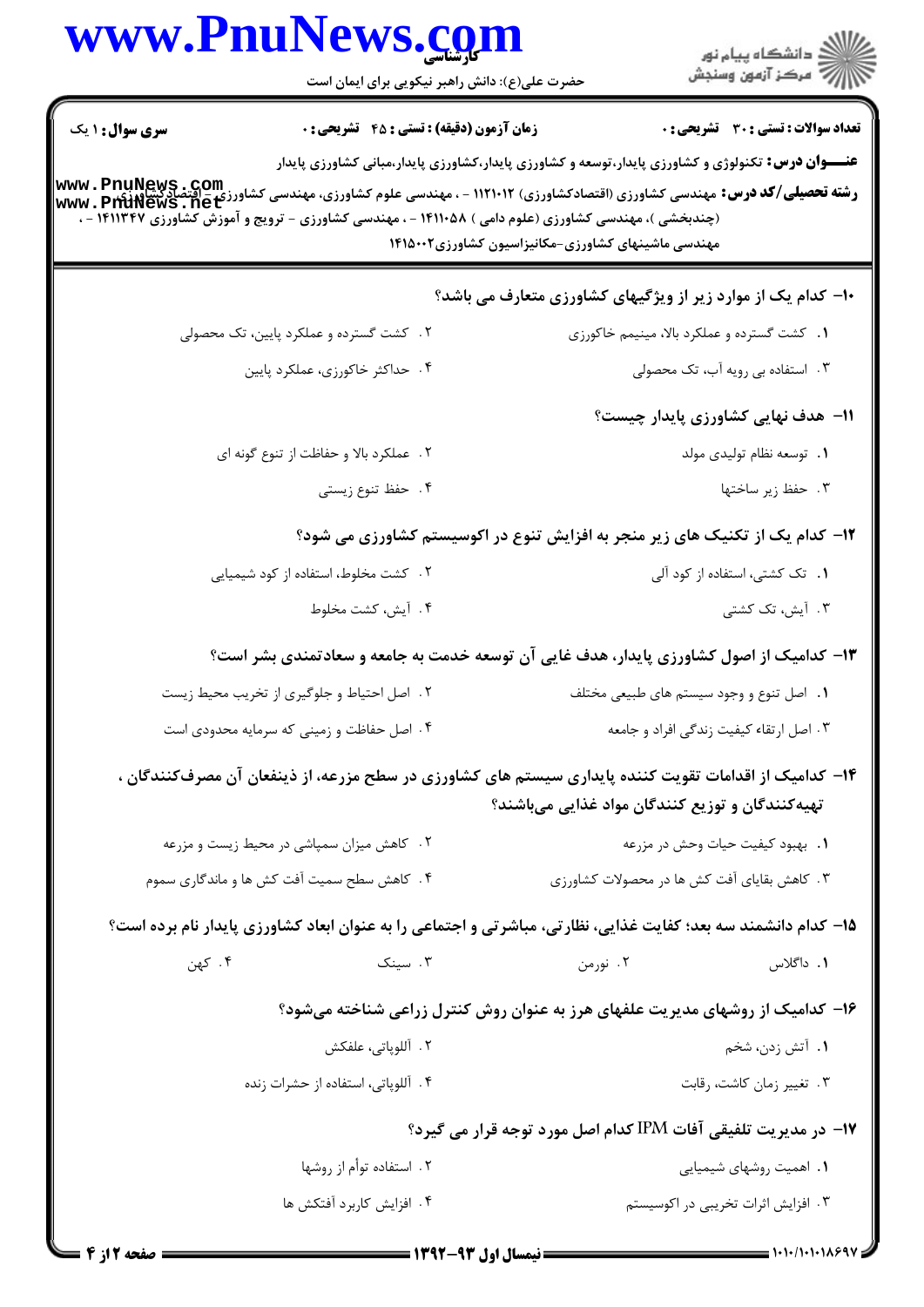|                                               | www.PnuNews.com<br>حضرت علی(ع): دانش راهبر نیکویی برای ایمان است                                                           |                                                             | ڪ دانشڪاه پيام نور<br>پ <sup>ر</sup> مرڪز آزمون وسنڊش                                                     |
|-----------------------------------------------|----------------------------------------------------------------------------------------------------------------------------|-------------------------------------------------------------|-----------------------------------------------------------------------------------------------------------|
| <b>سری سوال : ۱ یک</b>                        | <b>زمان آزمون (دقیقه) : تستی : 45 تشریحی : 0</b>                                                                           |                                                             | <b>تعداد سوالات : تستی : 30 ٪ تشریحی : 0</b>                                                              |
|                                               | (چندبخشی )، مهندسی کشاورزی (علوم دامی ) ۱۴۱۱۰۵۸ - ، مهندسی کشاورزی - ترویج و آموزش کشاورزی ۱۴۱۱۳۴۷ - ،                     | مهندسی ماشینهای کشاورزی-مکانیزاسیون کشاورزی۱۴۱۵۰۰۲          | <b>عنـــوان درس:</b> تکنولوژی و کشاورزی پایدار،توسعه و کشاورزی پایدار،کشاورزی پایدار،مبانی کشاورزی پایدار |
|                                               |                                                                                                                            |                                                             | ۱۸− کدام گزینه محوری ترین عامل موفقیت در استفاده از IPM است؟                                              |
|                                               | ۲. توجه همزمان به اکولوژی و اقتصاد                                                                                         |                                                             | ۰۱ استفاده توأم و تلفیقی از روش ها                                                                        |
|                                               | ۰۴ دانش و مهارت کشاورز                                                                                                     |                                                             | ۰۳ اهمیت قائل شدن بر روشهای غیر شیمیایی                                                                   |
|                                               | ۱۹- کدام گزینه یکی از روش های زراعی دارای قدمت و مؤثر در حفظ حاصلخیزی خاک، کنترل و مدیریت آفات و بیماریها و                |                                                             | حفاظت خاک میباشد؟                                                                                         |
|                                               | ۰۲ تناوب زراعی                                                                                                             |                                                             | ۱. آیش                                                                                                    |
|                                               | ۴. زراعت ارگانیک                                                                                                           |                                                             | ۰۳ تغذیه گیاهی بوسیله کودهای آلی                                                                          |
|                                               |                                                                                                                            |                                                             | +۲- در استفاده از کدام عملیات شخم درصد ماده ی آلی در پایین ترین سطح قرار می گیرد؟                         |
| ۰۴ گاوآهن برگردان دار                         | ۰۳ شخم با دندانه کم عمق                                                                                                    | ٢. شخم حفاظتى                                               | <b>١.</b> شخم با گاوآهن بشقابي                                                                            |
|                                               | <b>۳۱</b> – استفاده از کدام مواد زیر بر علیه کرم خوشه خوار انگور و کرم صورتی گوجه فرنگی و برخی آفات انباری بسیار مؤثر بوده |                                                             | است؟                                                                                                      |
|                                               | ۲ . استفاده از آفت کش های طبیعی، باکتریایی و ویروسی                                                                        |                                                             | ۰۱ فرمون                                                                                                  |
|                                               | ۴. گیاهان تله                                                                                                              |                                                             | ۰۳ کنترل بیولوژیکی                                                                                        |
|                                               | ۲۲- هرت و استینر (۱۹۹۵) کدام دو شاخص را برای سنجش پایداری کشاورزی پیشنهاد میدهند؟                                          |                                                             |                                                                                                           |
| ۰۲ بهره وری اجتماعی کل عوامل، بهداشت اکوسیستم |                                                                                                                            |                                                             | 1. كشت محصولات جايگزين، استفاده از محصولات متنوع                                                          |
|                                               | ۴. فاكتور تصحيح شده اقليم، زمان                                                                                            |                                                             | ۰۳ تغییر در خصوصیات خاک، زمان                                                                             |
|                                               | <b>۲۳</b> - بخش اعظمی از مشکلات و موانع انتقال و پذیرش کشاورزی پایدار به کدام مورد زیر برمی گردد؟                          |                                                             |                                                                                                           |
| ۰۴ مشوق های نا مناسب                          | ۰۳ عامل انسانی                                                                                                             | ۲. نیازسنجی نادرست                                          | ٠١ ترويج ضعيف                                                                                             |
|                                               |                                                                                                                            |                                                             | ۲۴- وقوع کدامیک از موارد زیر در مرحله انتقال و گذار به کشاورزی پایدار حتمی است؟                           |
|                                               | ۲ . کاهش درآمد مزرعه                                                                                                       |                                                             | 1. حفاظت آب وخاک                                                                                          |
| ۰۴ کاهش مصرف نهاده های کشاورزی                |                                                                                                                            | ۰۳ افزایش فرآیندهای اکولوژیکی مزرعه                         |                                                                                                           |
|                                               | ۲۵– کدامیک از گیاهان زیر از مهمترین و پرمصرفترین گیاه زراعی خانواده بقولات در جهان و ایران بهشمار رفته و در نظام           | <b>کشاورزی پایدار و پایداری مراتع نقش مهمی ایفا میکند</b> ؟ |                                                                                                           |
| ۰۴ سويا                                       | ۰۳ نخود                                                                                                                    | ٢. يونجه                                                    | ۰۱ شېدر                                                                                                   |
|                                               |                                                                                                                            |                                                             |                                                                                                           |